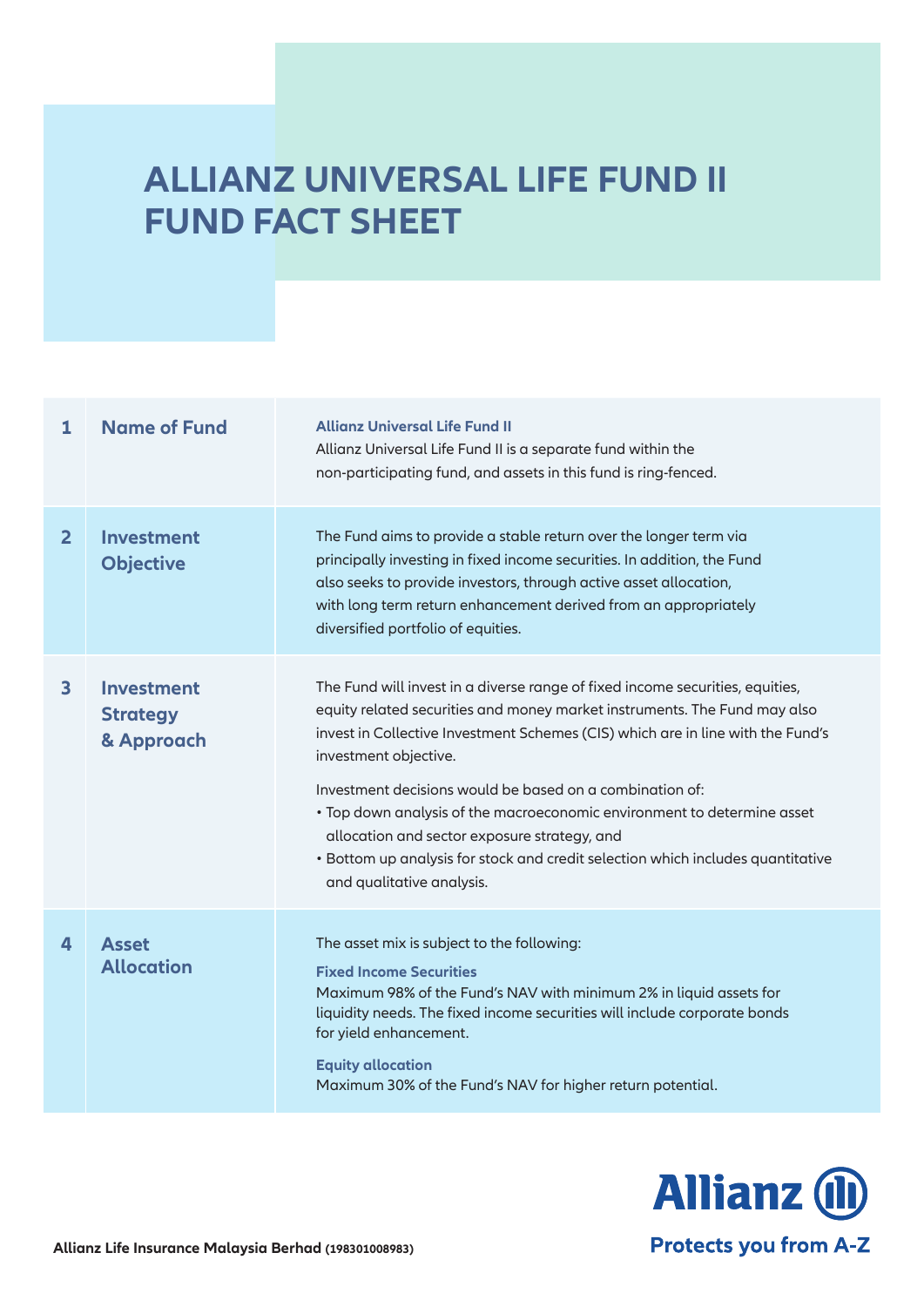|                |                                                                                  | <b>Foreign Investment allocation</b><br>Up to 10% of the Fund's NAV for diversification.<br>Allianz Life reserves the right to review the investment strategy & approach<br>from time to time according to prevailing circumstances.                                                                                                                                                                                                                                                                                                                                                                                                                                                                                                                                                                                                                    |                                                                                                                                                                                                                                                                                                                                                                              |  |  |  |
|----------------|----------------------------------------------------------------------------------|---------------------------------------------------------------------------------------------------------------------------------------------------------------------------------------------------------------------------------------------------------------------------------------------------------------------------------------------------------------------------------------------------------------------------------------------------------------------------------------------------------------------------------------------------------------------------------------------------------------------------------------------------------------------------------------------------------------------------------------------------------------------------------------------------------------------------------------------------------|------------------------------------------------------------------------------------------------------------------------------------------------------------------------------------------------------------------------------------------------------------------------------------------------------------------------------------------------------------------------------|--|--|--|
| 5              | <b>Performance</b><br><b>Benchmark</b>                                           | 85% 12-month Maybank Fixed Deposit Rate + 15% FTSE Bursa Malaysia KLCI Index.<br>Further information on benchmark can be obtained from www.bursamalaysia.com<br>and Maybank https://www.maybank2u.com.my.                                                                                                                                                                                                                                                                                                                                                                                                                                                                                                                                                                                                                                               |                                                                                                                                                                                                                                                                                                                                                                              |  |  |  |
| 6              | <b>Fund Manager</b>                                                              | Allianz Life Insurance Malaysia Berhad                                                                                                                                                                                                                                                                                                                                                                                                                                                                                                                                                                                                                                                                                                                                                                                                                  |                                                                                                                                                                                                                                                                                                                                                                              |  |  |  |
| $\overline{ }$ | <b>Fund</b><br><b>Management</b><br><b>Charge</b>                                | <b>Gross Investment Return</b><br>(per month) Before Tax<br>Less than 0.416%<br>0.416% and above                                                                                                                                                                                                                                                                                                                                                                                                                                                                                                                                                                                                                                                                                                                                                        | The monthly Fund Management Charge is as follows:<br><b>Current Fund Management Charge</b><br>(per month)<br>0.0667%<br>0.0958%<br>The maximum Fund Management Charge is 0.125% per month (i.e. 1.50% per annum).<br>Allianz Life reserves the right to revise the maximum Fund Management Charge by<br>giving Policy Owners at least three (3) months prior written notice. |  |  |  |
| 8              | The principal risks<br>of investing in the<br>fund are identified<br>as follows: | • Market Risk<br>• Country/Foreign Investment Risk<br>• Interest Rate Risk<br>• Currency Risk<br>• Sector Risk<br>• Company Specific Risk<br>• Credit and Default Risk<br>• Liquidity Risk                                                                                                                                                                                                                                                                                                                                                                                                                                                                                                                                                                                                                                                              |                                                                                                                                                                                                                                                                                                                                                                              |  |  |  |
| 9              | <b>Risk Management</b><br>and Control<br><b>Procedures</b>                       | On top of regulatory limits imposed by Bank Negara Malaysia, Allianz Life<br>have put in place clear internal investment limits for all asset classes to ensure<br>that the Fund does not take on excessive risk, while recognizing there cannot be<br>total elimination of risks associated with investing in the Fund.<br>Brief description of the types of risk referred to in this fund fact sheet are:<br>• Market Risk - The value of the Fund's investment assets may be affected by<br>changes in economic fundamentals, interest rate movements, regulatory policies<br>political and industrial developments. These market factors may result in fluctuations<br>in the value of the Fund's investment assets. This risk may be mitigated by ensuring<br>regular and rigorous reviews of macroeconomic factors and asset allocation strategy. |                                                                                                                                                                                                                                                                                                                                                                              |  |  |  |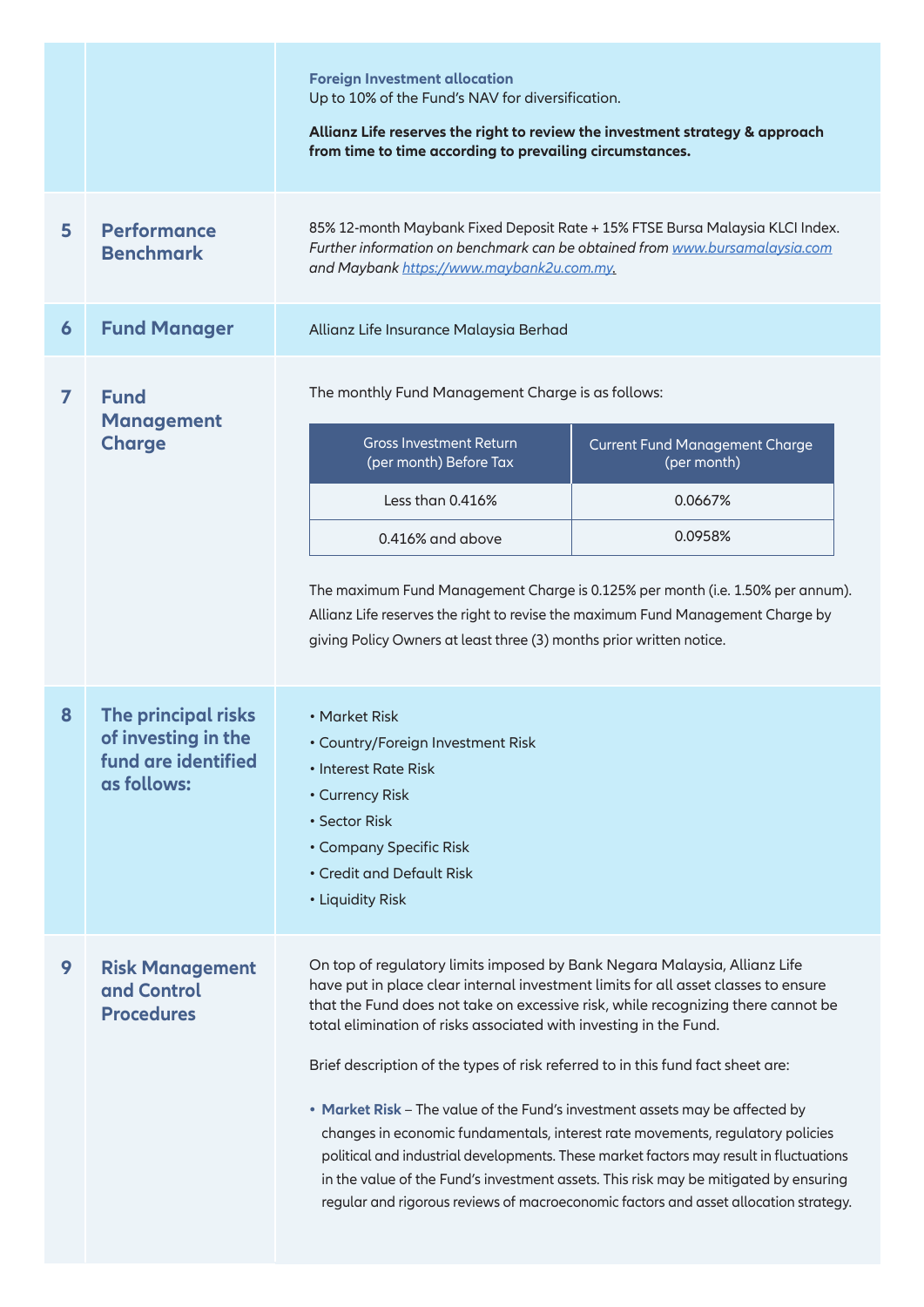- **Country/Foreign Investment Risk** This risk refers to the risks of investing in foreign **•**markets. The value of the foreign investment assets directly or indirectly held by the Fund may be affected by country-specific factors, such as the country's economic fundamentals, social and political stability and regulatory policies. This risk may be mitigated by ensuring regular and rigorous reviews of macroeconomic factors and asset allocation strategy.
- **Interest Rate Risk** Interest rate risk arises when the value of the debt instrument **•** fluctuates due to interest rate movements. When interest rate rises, the debt instrument prices generally decline and this may lower the market value of the investment. The reverse may apply when interest rate falls. Debt instruments with longer maturities and lower coupon rates are more sensitive to interest rate changes. This risk may be mitigated by regular and rigorous reviews of asset allocation and duration strategy.
- **Currency Risk** For foreign investment, fluctuations in currency exchange rates **•** may have an impact on the value of the Fund's investment assets. This risk may be managed by engaging in foreign currency hedging.
- **Sector Risk**  The value of the Fund's investment assets may be adversely affected **•** by the changes in sector-specific factors, such as the business conditions, industry outlook and demand/supply dynamic of the industry. This risk may be managed through portfolio diversification and control on sector concentration risks.
- **Company Specific Risk**  The asset values of securities may be affected by **•** company-specific factors, some of which include volatile business situations, adverse financial conditions and poor corporate governance. This risk may be contained through appropriate portfolio diversification, prudent investment selection and better control on investment concentration risks.
- **Credit and Default Risk** This relates to the creditworthiness of the issuers of the **•** debt and money market instruments as well as their abilities to make timely payments of interest and principal. Any adverse situations faced by the issuer may impact the value of the fund as well as the liquidity of the debt instrument or money market instrument. This risk is managed through appropriate portfolio diversification, stringent credit selection and control on sector as well as credit concentration risks.
- **Liquidity Risk** If an asset has insufficient liquidity, there is the risk that the asset **•** cannot be sold or can only be sold at a significant discount to the purchase price. Appropriate portfolio diversification, control on investment concentration limits taking into account liquidity constraints and regular monitoring could help mitigate the said risk.

# **10 Target Market**

The Fund is suitable for investors who

- seek low to moderate capital appreciation;
- have low to moderate risk tolerance; and
- medium to long term investment horizon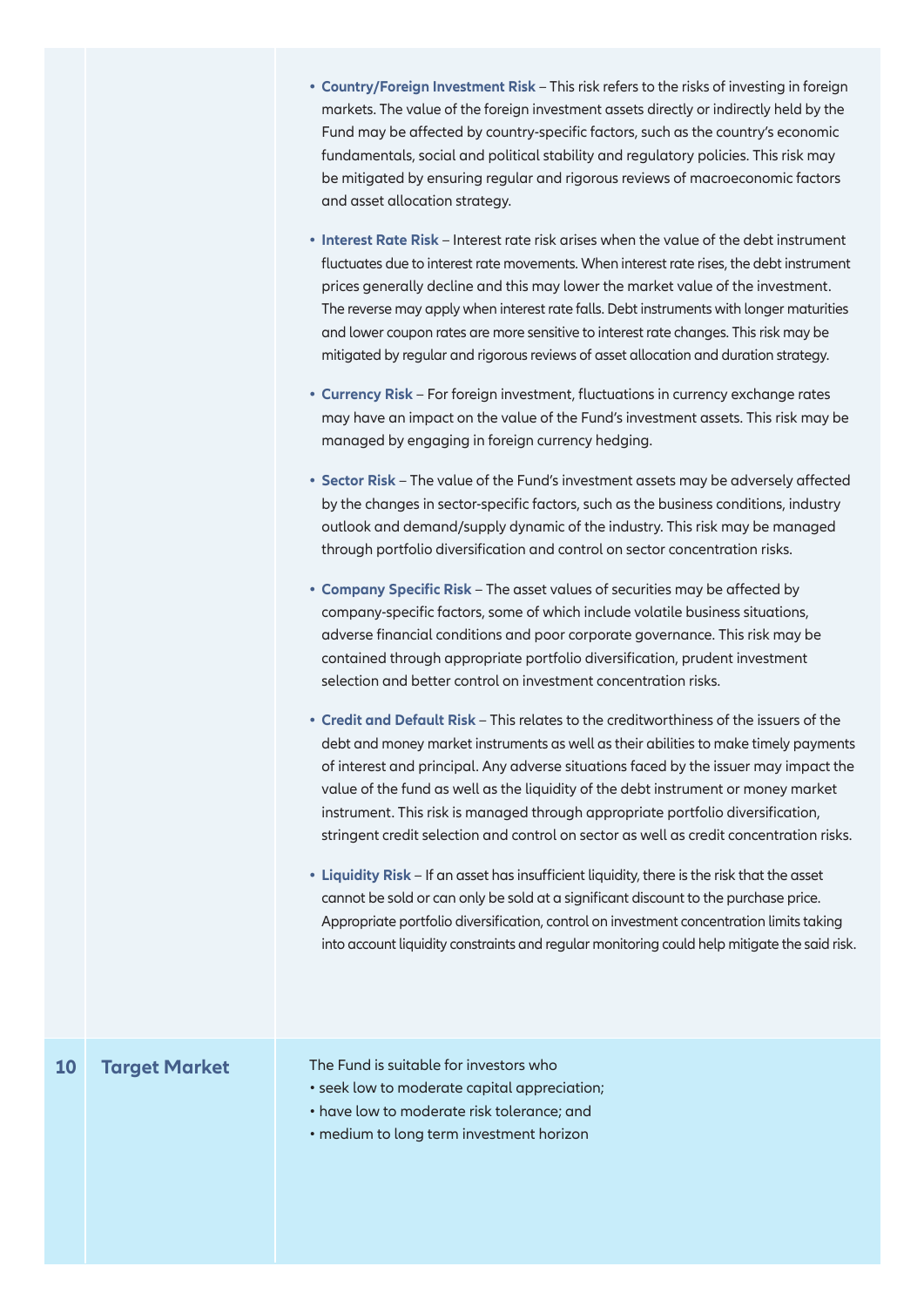### **11 Fund Performance and Performance Benchmark**

**Past performance of the fund is not an indication of its future performance and the performance of the fund is not guaranteed.**

Historical actual annual net crediting rate of Allianz Universal Life Fund II with selected benchmark is:

| Year                       | 2013  | 2014  | 2015  | 2016  | 2017  |
|----------------------------|-------|-------|-------|-------|-------|
| Annual Net Crediting Rate* | 0.97% | 3.16% | 3.02% | 3.27% | 6.71% |
| <b>Benchmark</b>           | 2.14% | 1.88% | 2.26% | 2.30% | 4.05% |

| Year                       | 2018  | 2019  |
|----------------------------|-------|-------|
| Annual Net Crediting Rate* | 0.21% | 7.99% |
| <b>Benchmark</b>           | 1.96% | 1.79% |

*\* after deduction for government tax, transaction charge, custodian fee and Fund Management Charge.* 

These historical actual annual net crediting rates do not take into account any other charges that may be levied.

This is strictly the performance of the universal life fund, and not the returns earned on the actual premiums paid of the universal life product.

The basis of calculation of past performance is as follows:

### **Crediting Rate Methodology**

The Allianz Universal Life Fund II comprises Account Value of all individual Allianz Universal Life Fund II policy owners.

In order to determine the crediting rate of each individual Account Value, it shall be valued on calendar month basis, and the following rules shall apply:

The Account Value of individual policy owner shall be calculated as being the sum of:

- The previous calendar month end Account Value;
- Allocated premium received during the calendar month (if any); and
- Income accrued or credited to the Account Value during the calendar month (if any); less deductions for Cost of Insurance (if any) and Policy Fee (if any) due on each monthly anniversary and also Guaranteed Cash Payment (if any) due on policy anniversary.

*We reserve the right to determine the Crediting Rate and the frequency of Crediting Rate in accordance with the terms and conditions of the policy and subject to the prevailing regulatory requirements.*

The monthly net crediting rate (after deduction of government tax, transaction charge, custodian fee and Fund Management Charge) will be credited to each individual Account Value based on the average daily individual Account Values of that calendar month.

The crediting rate and amount will be determined after month end closing and allocated to policy owners by t+2 (working days).

The annual statement will be sent to policy owners at least once a year stating the balance of Account Value, crediting rate and Fund Management Charge.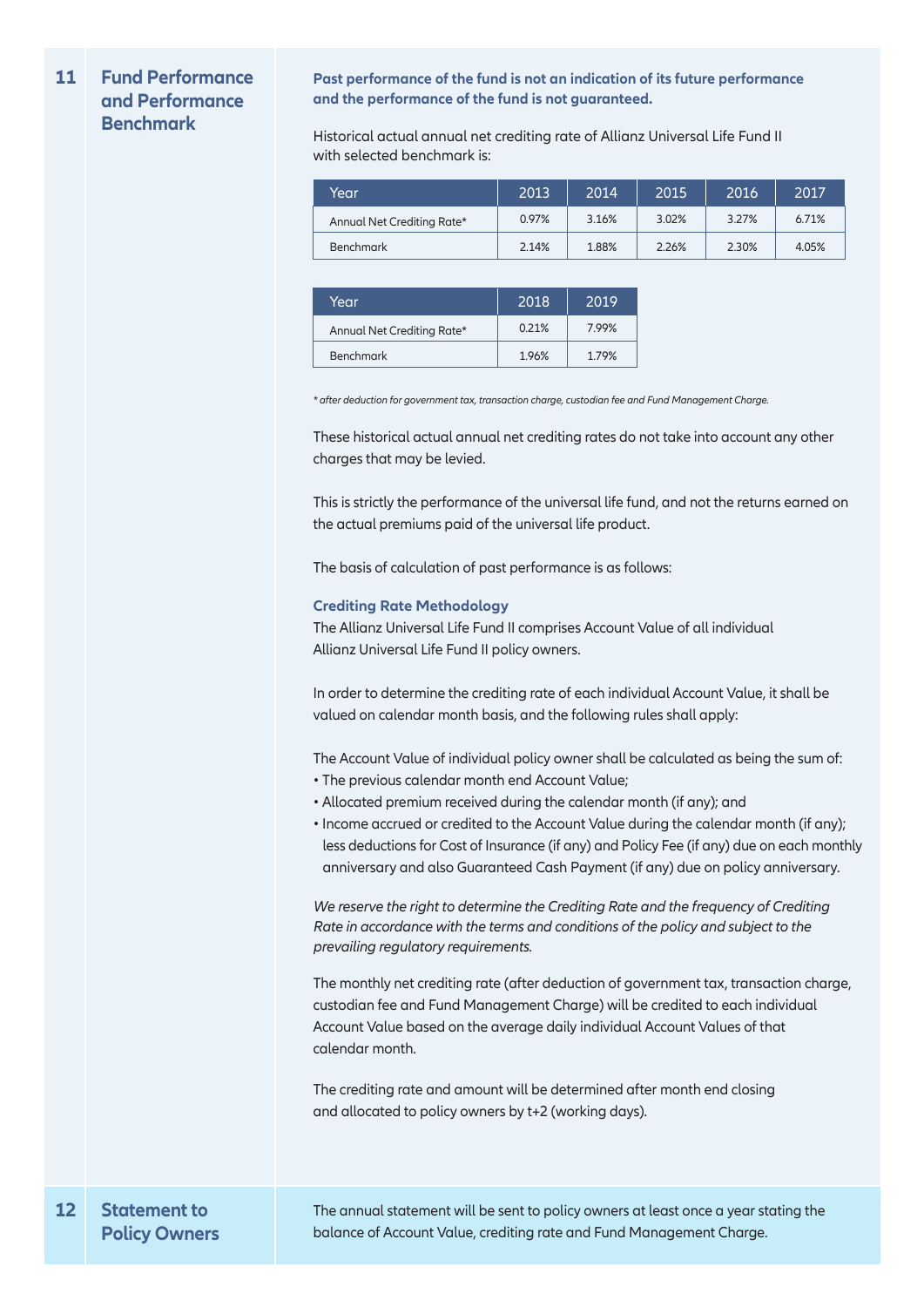# **Allianz Life Insurance Malaysia Berhad (198301008983)**

(Licensed under the Financial Services Act 2013 and regulated by Bank Negara Malaysia)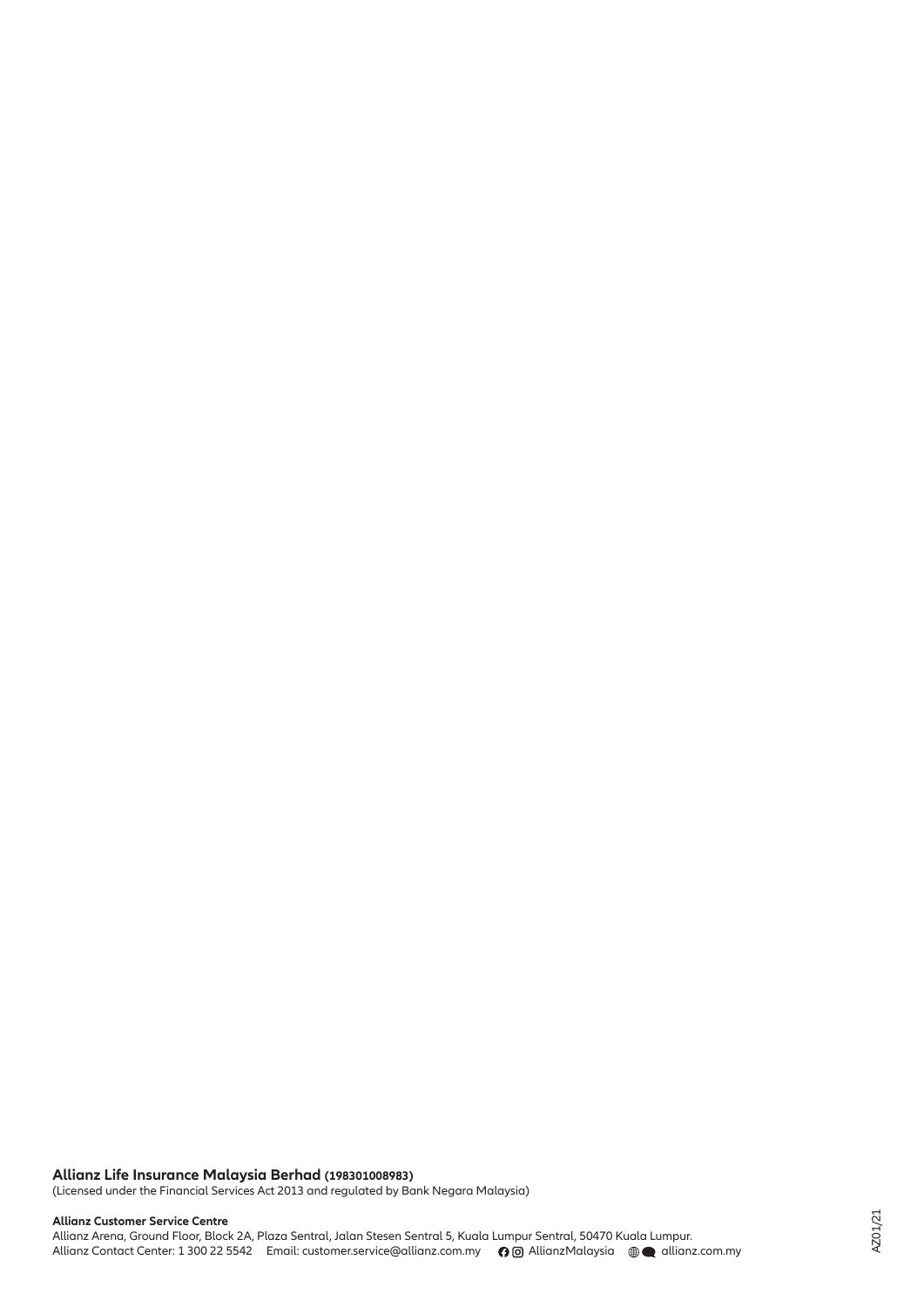# **DANA UNIVERSAL LIFE ALLIANZ II LEMBARAN FAKTA DANA**

| $\mathbf{1}$            | <b>Nama Dana</b>                             | Dana Universal Life Allianz II<br>Dana Universal Life Allianz II adalah dana berasingan yang merupakan<br>sebahagian daripada dana tidak bersertaan, dan asset dalam dana ini adalah<br>'dipagar' ('ring-fenced').                                                                                                                                                                                                                                                                                                                                |
|-------------------------|----------------------------------------------|---------------------------------------------------------------------------------------------------------------------------------------------------------------------------------------------------------------------------------------------------------------------------------------------------------------------------------------------------------------------------------------------------------------------------------------------------------------------------------------------------------------------------------------------------|
| 2 <sup>1</sup>          | <b>Objektif</b><br>Pelaburan                 | Dana ini bertujuan untuk memberikan pulangan yang stabil dalam jangka masa<br>panjang dengan melabur pada sekuriti pendapatan tetap. Di samping itu,<br>Dana ini juga bertujuan untuk memberi para pelabur, melalui pengagihan<br>aset aktif, peningkatan pulangan jangka panjang yang berasal dari portfolio<br>ekuiti yang dipelbagaikan dengan tepat.                                                                                                                                                                                          |
| $\overline{\mathbf{3}}$ | Pendekatan &<br><b>Strategi</b><br>Pelaburan | Dana ini akan melabur dalam pelbagai sekuriti pendapatan tetap, ekuiti,<br>sekuriti berkaitan ekuiti dan instrumen pasaran wang. Dana ini juga boleh<br>melabur dalam Skim Pelaburan Kolektif (CIS) yang sesuai dengan objektif<br>pelaburan Dana.<br>Keputusan pelaburan akan berdasarkan campuran:<br>• Analisis atas-bawah persekitaran makro ekonomi untuk menentukan pengagihan<br>aset dan strategi pendedahan sektor, dan<br>· Analisis bawah-atas untuk pemilihan stok dan kredit yang merangkumi analisis<br>kuantitatif dan kualitatif. |
| 4                       | Pengagihan<br><b>Aset</b>                    | Campuran aset adalah tertakluk kepada yang berikut:<br><b>Sekuriti Pendapatan Tetap</b><br>Maksimum 98% daripada Nilai Aset Bersih Dana dengan minimum 2% dalam<br>aset cair bagi keperluan kecairan. Sekuriti pendapatan tetap akan termasuk<br>bon korporat untuk peningkatan hasil.<br>Pengagihan Ekuiti<br>Maksimum 30% daripada Nilai Aset Bersih Dana untuk potensi pulangan<br>yang lebih tinggi.                                                                                                                                          |



Melindungi anda dari A-Z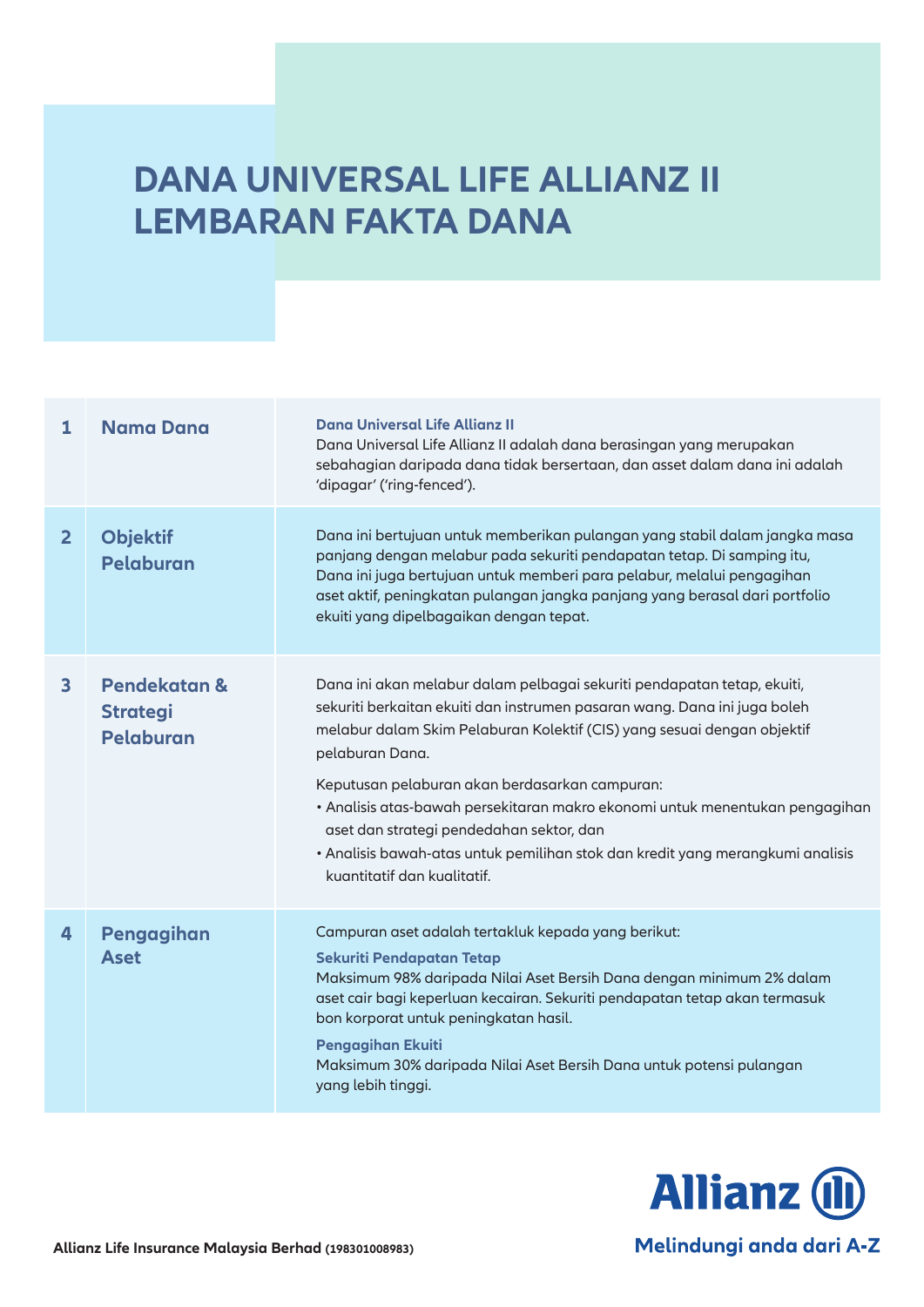|                |                                                                                          | Peruntukan Pelaburan Asing<br>Sehingga 10% daripada Nilai Aset Bersih Dana untuk kepelbagaian.<br>Allianz Life berhak untuk mengkaji semula strategi & pendekatan pelaburan<br>dari semasa ke semasa mengikut keadaan semasa.                                                                                                                                                                                                                                                                                                                                                                                                                                                                                                                                                                                                                                                                           |  |  |  |
|----------------|------------------------------------------------------------------------------------------|---------------------------------------------------------------------------------------------------------------------------------------------------------------------------------------------------------------------------------------------------------------------------------------------------------------------------------------------------------------------------------------------------------------------------------------------------------------------------------------------------------------------------------------------------------------------------------------------------------------------------------------------------------------------------------------------------------------------------------------------------------------------------------------------------------------------------------------------------------------------------------------------------------|--|--|--|
| 5              | <b>Tanda Aras</b><br><b>Prestasi</b>                                                     | 85% Kadar Deposit Tetap 12-bulan Maybank + Indeks 15% FTSE Bursa Malaysia KLCI.<br>Maklumat lanjut mengenai tanda aras boleh diperolehi dari www.bursamalaysia.com<br>dan Maybank https://www.maybank2u.com.my.                                                                                                                                                                                                                                                                                                                                                                                                                                                                                                                                                                                                                                                                                         |  |  |  |
| 6              | <b>Pengurus Dana</b>                                                                     | Allianz Life Insurance Malaysia Berhad                                                                                                                                                                                                                                                                                                                                                                                                                                                                                                                                                                                                                                                                                                                                                                                                                                                                  |  |  |  |
| $\overline{ }$ | Caj Pengurusan<br>Dana                                                                   | Caj Pengurusan Dana bulanan adalah seperti berikut:<br>Pulangan Pelaburan Kasar<br>Caj Pengurusan Dana<br>(sebulan) Sebelum Cukai<br>Semasa (sebulan)<br>0.0667%<br>Kurang daripada 0.416%<br>0.0958%<br>0.416% dan ke atas<br>Caj Pengurusan Dana maksimum adalah 0.125% setiap bulan (bersamaan dengan<br>1.50% setiap tahun). Allianz Life berhak untuk mengubah Caj Pengurusan Dana                                                                                                                                                                                                                                                                                                                                                                                                                                                                                                                 |  |  |  |
|                |                                                                                          | dengan memberi Pemegang Polisi sekurang-kurangnya tiga (3) bulan notis bertulis.                                                                                                                                                                                                                                                                                                                                                                                                                                                                                                                                                                                                                                                                                                                                                                                                                        |  |  |  |
| 8              | Risiko-risiko utama<br>pelaburan dalam<br>dana dikenal pasti<br>seperti yang<br>berikut: | · Risiko Pasaran<br>• Risiko Pelaburan Negara/Pelaburan Asing<br>• Risiko Kadar Faedah<br>• Risiko Mata Wang<br>• Risiko Sektor<br>• Risiko Syarikat Khusus<br>• Risiko Kredit dan Lalai<br>• Risiko Kecairan                                                                                                                                                                                                                                                                                                                                                                                                                                                                                                                                                                                                                                                                                           |  |  |  |
| 9              | <b>Prosedur</b><br>Pengurusan dan<br><b>Pengawalan Risiko</b>                            | Di samping had pengawalseliaan yang dikenakan oleh Bank Negara Malaysia,<br>Allianz Life telah menetapkan had pelaburan dalaman yang jelas untuk semua<br>kelas aset untuk memastikan bahawa Dana ini tidak mengambil risiko yang<br>berlebihan, sementara menyedari bahawa tidak ada penyingkiran risiko yang<br>berkaitan dengan pelaburan dalam Dana.<br>Huraian ringkas mengenai jenis-jenis risiko yang dirujuk dalam lembaran<br>fakta dana ini adalah:<br>· Risiko Pasaran - Nilai aset pelaburan Dana mungkin dipengaruhi oleh perubahan<br>asas-asas ekonomi, pergerakan kadar faedah, dasar pengawalseliaan, keadaan<br>politik dan pembangunan industri. Faktor-faktor pasaran ini boleh menyebabkan<br>turun-naik nilai aset pelaburan dana. Risiko ini mungkin boleh dikurangkan dengan<br>penilaian berkala dan rapi terhadap faktor-faktor makroekonomi dan strategi<br>pengagihan aset. |  |  |  |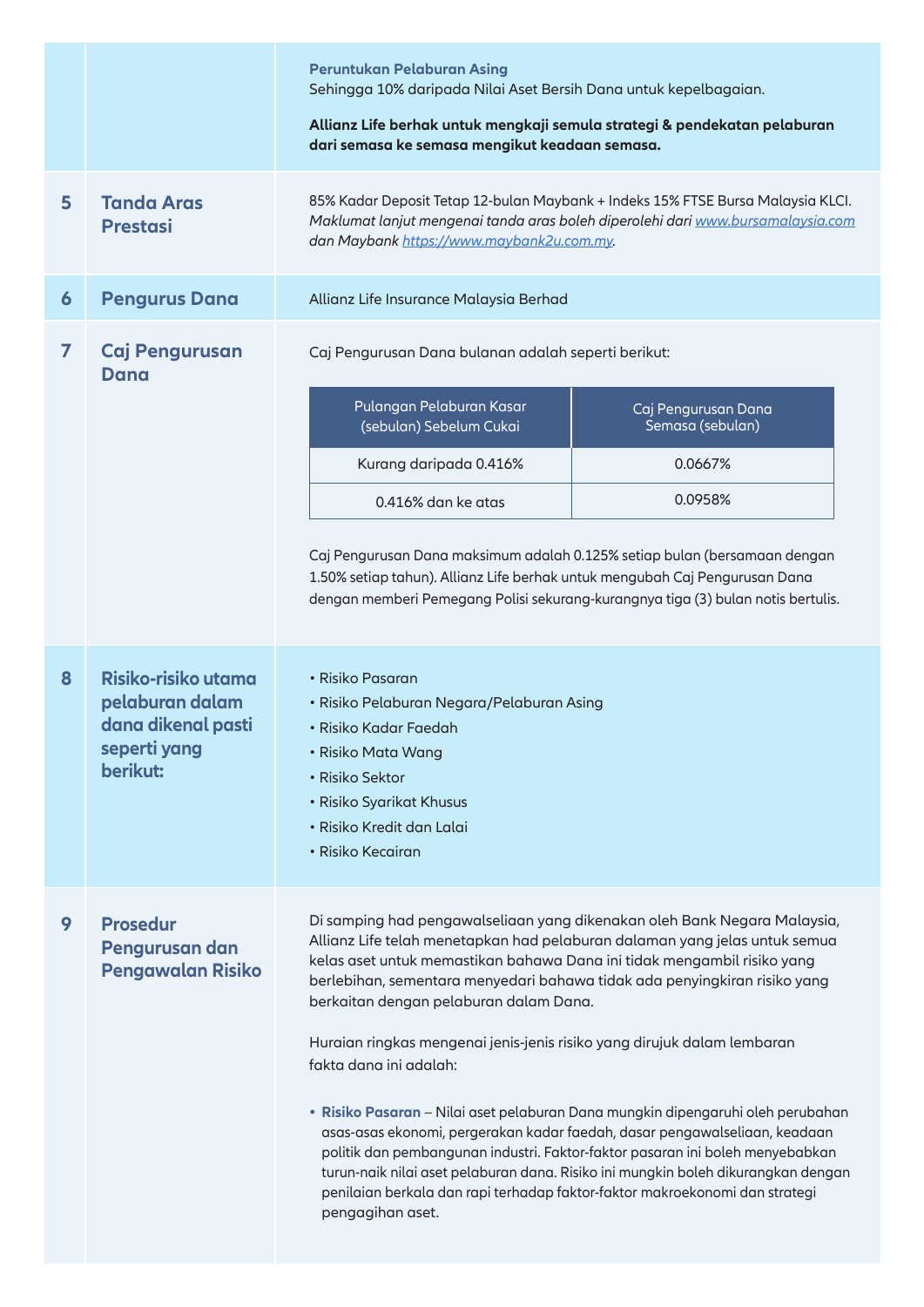- **Risiko Pelaburan Negara/Pelaburan Asing**  Risiko ini merujuk kepada risiko **•** pelaburan dalam pasaran asing. Nilai aset pelaburan asing yang dimiliki oleh Dana adalah secara langsung ataupun tidak langsung dipengaruhi oleh faktor-faktor khusus sesebuah negara, seperti asas ekonomi negara, kestabilan sosial dan politik dan dasar pengawalseliaan. Risiko ini mungkin boleh dikurangkan dengan penilaian berkala dan rapi terhadap faktor-faktor makroekonomi dan strategi pengagihan aset.
- **Risiko Kadar Faedah**  Risiko kadar faedah timbul apabila nilai instrumen hutang **•** turun-naik disebabkan oleh pergerakan kadar faedah. Apabila kadar faedah meningkat, harga instrumen hutang pada umumnya menurun dan ini dapat menurunkan nilai pasaran pelaburan. Sebaliknya, mungkin berlaku kadar faedah menurun. Instrumen hutang dengan tempoh matang yang lebih panjang dan kadar kupon yang lebih rendah adalah lebih sensitif terhadap perubahan kadar faedah. Risiko ini dapat dikurangkan dengan penilaian berkala dan rapi mengenai pengagihan asset dan strategi jangka masa.
- **Risiko Mata Wang**  Bagi pelaburan asing, turun-naik dalam kadar pertukaran **•** mata wang asing mungkin mempengaruhi nilai aset pelaburan dalam Dana. Risiko ini mungkin boleh diuruskan melalui penglibatan dalam lindungan nilai pertukaran mata wang asing.
- **Risiko Sektor**  Nilai aset pelaburan Dana mungkin terjejas teruk oleh perubahan **•** dalam faktor-faktor khusus sektor tententu, seperti keadaan perniagaan, pandangan industri dan permintaan / pembekalan industri yang dinamik ini. Risiko ini mungkin boleh diuruskan melalui kepelbagaian portfolio dan kawalan ke atas risiko penumpuan sektor.
- **Risiko Syarikat Khusus**  Nilai aset khususnya dalam sekuriti dan instrumen pasaran **•**wang mungkin dipengaruhi oleh faktor-faktor khusus syarikat, seperti keadaan perniagaan, keadaan kewangan dan pentadbiran korporat syarikat tersebut.
- **Risiko Kredit dan Lalai**  Ini berkaitan dengan kelayakan kredit penerbit hutang **•** dan instrumen pasaran wang serta kemampuan untuk membuat pembayaran faedah dan pokok tepat pada masanya. Sebarang situasi buruk yang dihadapi oleh penerbit boleh mempengaruhi nilai dana serta kecairan instrumen hutang atau instrumen pasaran wang. Risiko ini diuruskan dengan mempelbagaikan portfolio yang sesuai, pemilihan kredit yang ketat dan kawalan terhadap sektor serta risiko penumpuan kredit.
- **• Risiko Kecairan**  Sekiranya aset tidak mempunyai kecairan yang secukupnya, terdapat risiko bahawa aset tersebut tidak dapat dijualkan atau hanya boleh dijualkan dengan harga diskaun yang ketara berbanding dengan harga pembelian. Kepelbagaian portfolio yang tepat, kawalan terhadap had penumpuan pelaburan dengan mengambil kira batasan kecairan dan tinjauan berkala dapat membantu mengurangkan risiko tersebut.

# **10 Pasaran Sasaran**

Dana ini adalah sesuai untuk pelabur yang:

- mahu peningkatan modal rendah hingga sederhana;
- mempunyai toleransi risiko rendah hingga sederhana; dan
- untuk pelaburan jangka sederhana hingga panjang.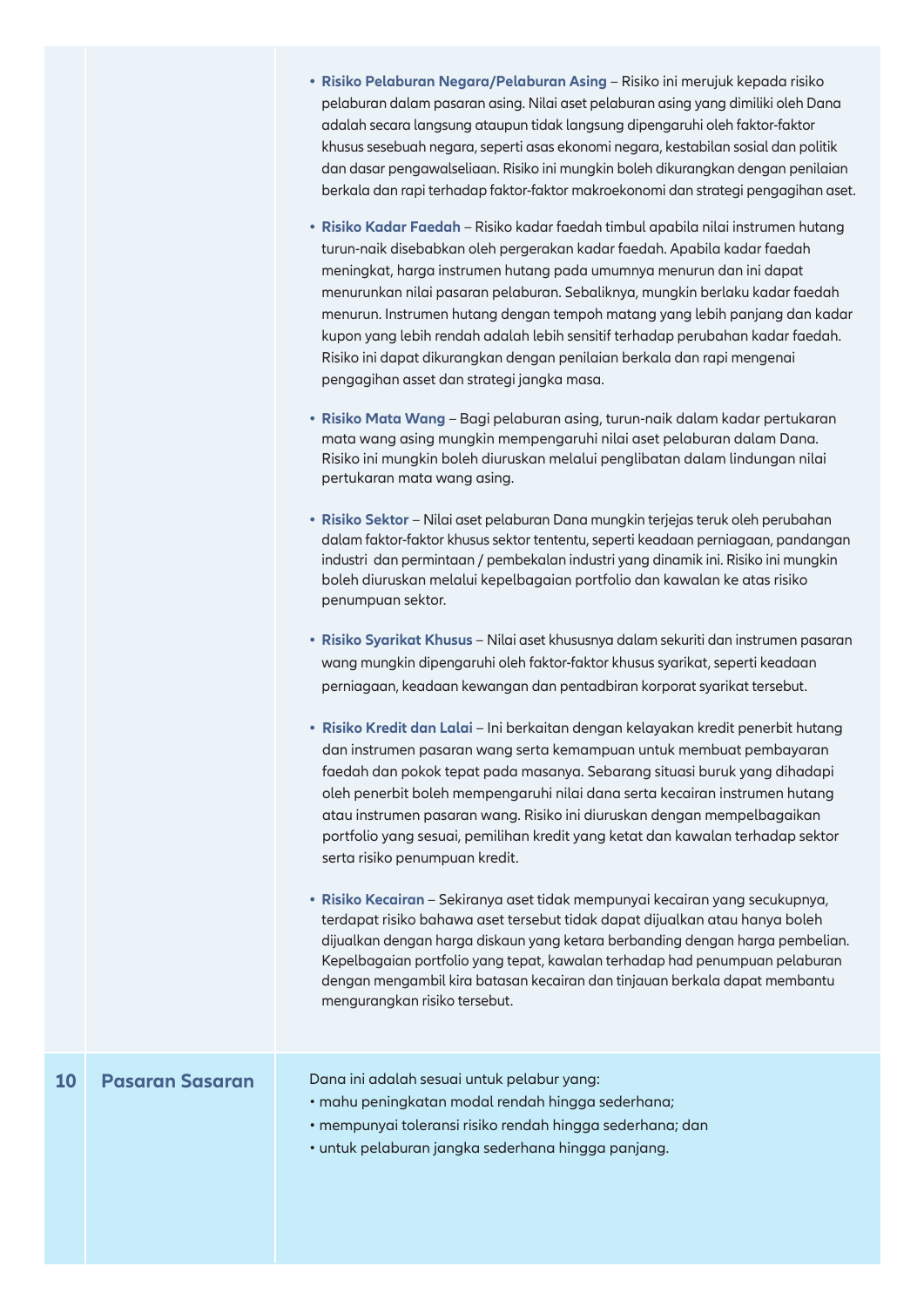#### **11 Prestasi Dana dan Tanda Aras Prestasi**

**Prestasi dana dahulu bukan petunjuk prestasi masa depan dan prestasi dana adalah tidak dijamin.**

Sejarah kadar kredit tahunan bersih sebenar Dana Universal Life Allianz II dengan tanda aras terpilih adalah:

| Tahun                        | 2013  | 2014  | 2015  | 2016  | 2017  |
|------------------------------|-------|-------|-------|-------|-------|
| Kadar Kredit Bersih Tahunan* | 0.97% | 3.16% | 3.02% | 3.27% | 6.71% |
| Tanda Aras                   | 2.14% | 1.88% | 2.26% | 2.30% | 4.05% |

| Tahun                        | 2018  | 2019  |
|------------------------------|-------|-------|
| Kadar Kredit Bersih Tahunan* | 0.21% | 7.99% |
| Tanda Aras                   | 1.96% | 179%  |

*\* selepas penolakan cukai kerajaan, caj transaksi, caj kustodian dan Caj Pengurusan Dana.* 

Sejarah kadar kredit bersih tahunan sebenar ini tidak mengambil kira sebarang caj lain yang mungkin dikenakan.

Ia adalah sesungguhnya prestasi dana pelaburan universal life dan bukan pulangan yang diperolehi daripada premium sebenar yang dibayar untuk produk universal life.

Asas pengiraan prestasi masa lalu adalah seperti berikut:

#### **Metodologi Kadar Kredit**

Dana Universal Life Allianz II terdiri daripada Nilai Akaun setiap Dana Universal Life Allianz II pemegang polisi.

Dalam usaha menentukan kadar kredit untuk setiap Nilai Akaun individu, ianya hendaklah dinilai pada asas bulan kalendar, dan kaedah-kaedah seperti berikut hendaklah terpakai:

Nilai Akaun setiap pemegang polisi hendaklah dikira sebagai jumlah daripada:

- Nilai Akaun pada akhir bulan kalendar yang sebelumnya;
- Premium diperuntukkan yang diterima sepanjang bulan kalendar tersebut (sekiranya ada); dan
- Pendapatan terkumpul atau sudah kredit kepada Nilai Akaun sepanjang bulan kalendar tersebut (sekiranya ada);

 tolak potongan untuk Kos Insurans (sekiranya ada) dan Yuran Polisi (sekiranya ada) yang perlu bayar pada setiap ulang bulan dan juga Bayaran Tunai Terjamin (sekiranya ada) yang perlu dibayar pada ulang tahunan.

Kami berhak untuk menentukan Kadar kredit dan Kekerapan Kadar kredit tersebut mengikut terma-terma dan syarat-syarat di bawah pelan ini dan tertakluk kepada kawalan selia yang terpakai.

Kadar Kredit bulanan bersih (selepas penolakan cukai kerajaan, caj transaksi, caj kustodian dan Caj Pengurusan Dana) akan dikreditkan kepada setiap Nilai Akaun individu berdasarkan purata harian Nilai Akaun individu dalam bulan kalendar tersebut.

Kadar Kredit dan amaunnya akan ditentukan selepas penutupan hujung bulan dan diperuntukkan kepada pemegang polisi dengan t+2 (hari bekerja).

#### **12 Penyata kepada Pemegang Polisi**

Penyata tahunan akan dihantar kepada pemegang polisi sekurang-kurangnya sekali setahun yang menyatakan baki Nilai Akaun, kadar kredit dan Caj Pengurusan Dana.